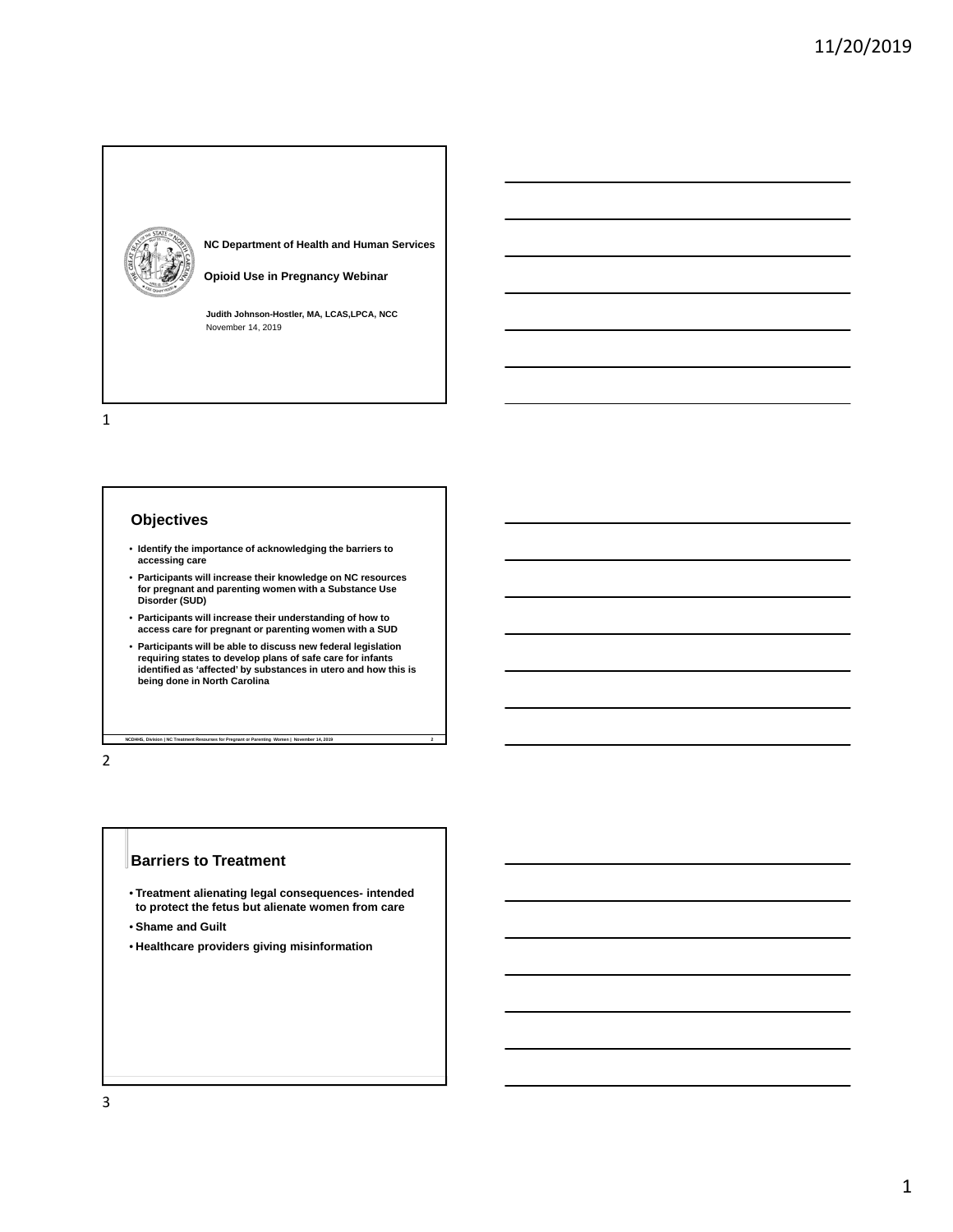Telescoping, in this use of the term, refers to an effect whereby women "progress faster than men from initial use to alcohol- and drug-related problems, even when using a similar or lesser amount of substances."

(Substance Abuse and Mental Health Services Administration [SAMHSA], 2009, p. 27; Piazza et al., 1989)

**NCDHHS, Division | NC Treatment Resourses for Pregnant or Parenting Women | November 14, 2019 4**

4

• Gender-responsive services create an environment that reflects the understanding of the reality of women's lives and addresses women's issues.

• Gender-responsive services help improve the effectiveness of services for women and girls.



**Source:** Substance Abuse and Mental Health Services Administration.(2017) Addressing the Gender-Specific Treatment Needs of Women

**NC Treatment Resourses for Pregnant or Parenting Women | No** 

5

# **Perinatal Substance Use Project**

**NCDHHS, Division | NC Treatment Resourses for Pregnant or Parenting Women | November 14, 2019 6**

**Provides screening, information & referral for pregnant and parenting women with dependent children**

 **Provides consultation, training & technical assistance for the public and for professionals regarding perinatal substance use, treatment and resources** 

**Weekly Bed Availability List (jjones@alcoholdrughelp.org)**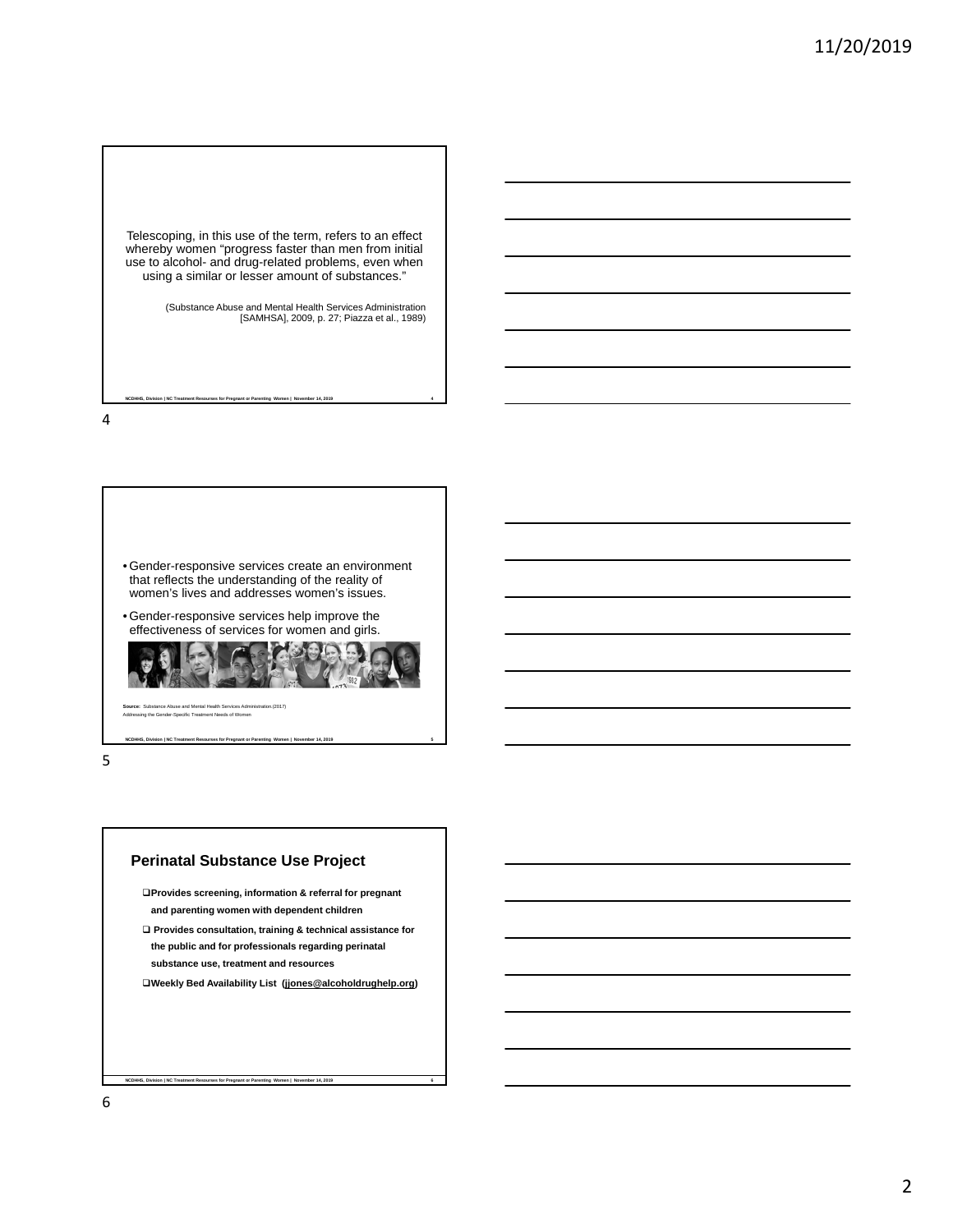

7

# **Alcohol Drug Treatment Centers (ADATC)**

- Julian F. Keith Alcohol and Drug Abuse Treatment Center
- R J Blackley Alcohol and Drug Treatment **Centers**
- Walter B. Jones Alcohol and Drug Abuse Treatment Center

**NCDHHS, Division | NC Treatment Resourses for Pregnant or Parenting Women | November 14, 2019 8**

8

#### **NC Perinatal/Maternal & CASAWORKS Substance Use Initiative**

- 25 gender responsive, family-centered substance use disorder programs
- Outpatient & Residential Services for Pregnant and Parenting Women and their Children

**NCDHHS, Division | NC Treatment Resourses for Pregnant or Parenting Women | November 14, 2019 9**

• Residential Services are Cross Area Service Programs (CASPs)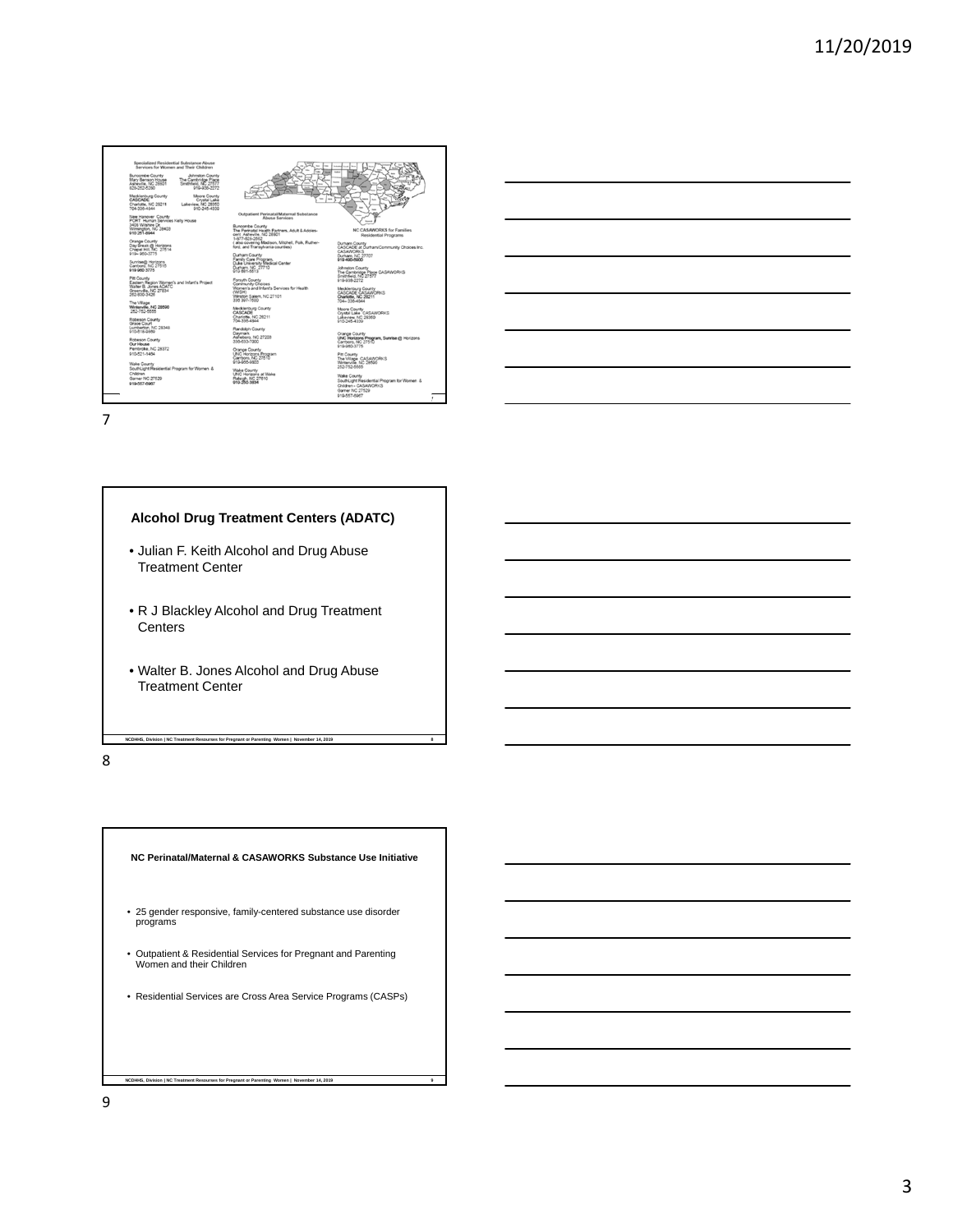# **NC Perinatal/Maternal Substance & CASAWORKS Use Initiative**

- **Services include: screening, assessment, case management, substance use disorder and cooccurring services, parenting skills, and referrals & coordination with primary and preventative health care.**
- **The children also benefit from the services provided by the local health departments (pediatric care), early intervention programs, referrals for behavioral health services, & substance use prevention services.**

**NCDHHS, Division | NC Treatment Resourses for Pregnant or Parenting Women | November 14, 2019 10**

10

#### **It Works: Examples from the Field NC Perinatal/ Maternal and CASAWORKS Initiatives (cont.)**

- High engagement in prenatal care
- Healthy newborn birth weights for pregnant women who enter treatment prior to delivery
- Lower recidivism with child welfare among families engaging with treatment services
- Fewer number of days in out-of-home foster care placement for children of parents involved with child welfare as compared to parents with substance use problems not engaged in the services
- Successful engagement with pediatric care for families involved with services
- Increased affectional bonds and reduced conflict among families engaged in parenting programs, and
- **NCDHHS, Division | NC Treatment Resourses for Pregnant or Parenting Women | November 14, 2019 11** • Successful engagement in the work force

11

# Identifying a Substance-Affected Infant *Affected by Substance Abuse*

Health Care Provider Involved in the Delivery or Care of Infant

**Infants who have a positive urine, meconium or cord segment drug screen with confirmatory testing in the context of other clinical concerns as identified by current evaluation and management standards. OR**

**Medical evaluation, including history and physical of mother, or behavioral health assessment of mother, indicative of an active substance use disorder, during the pregnancy or at time of birth.**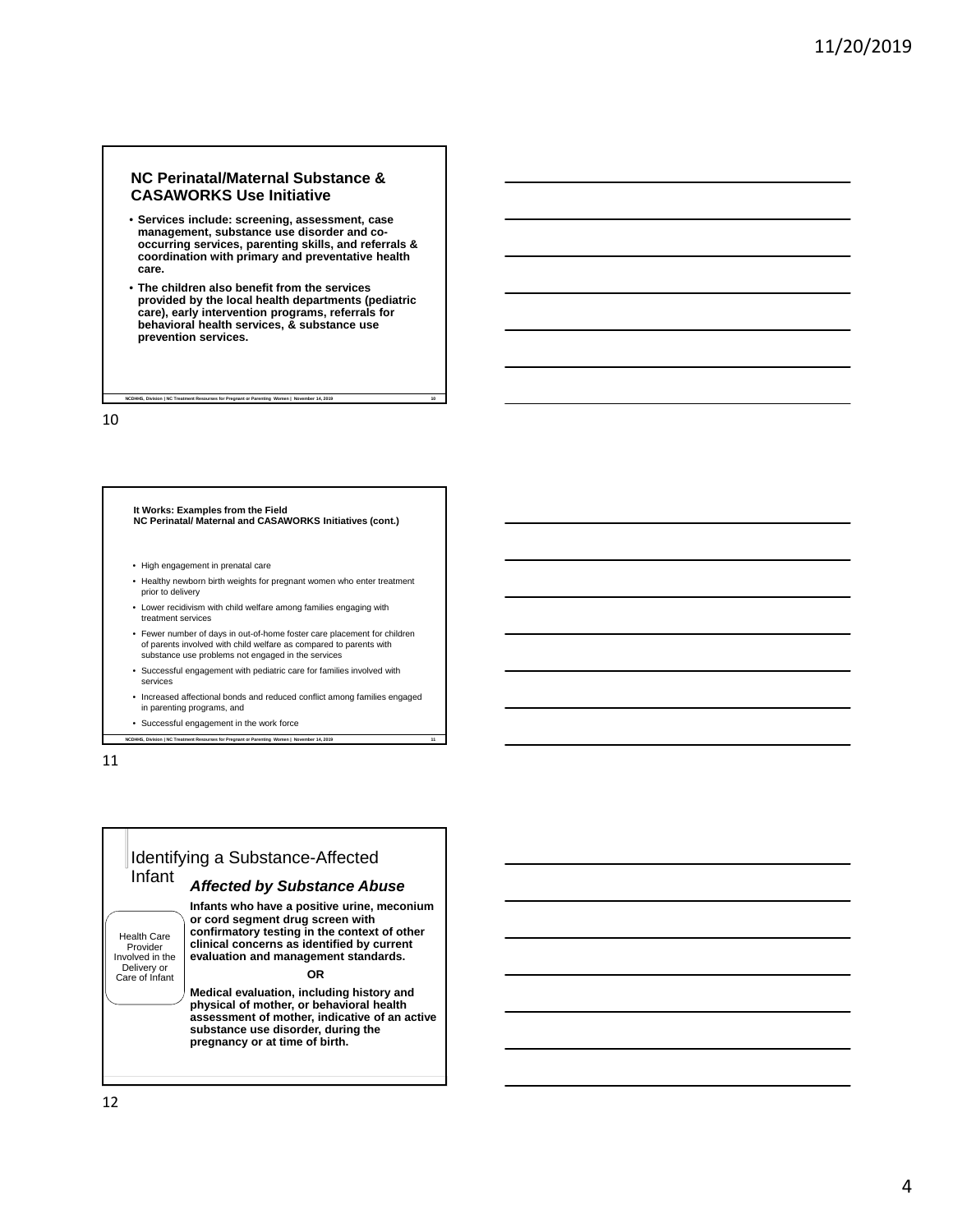# **Pregnant Women and Opioids**

- Medication-assisted treatment (MAT) standard of care during pregnancy for women with opioid use disorders and can improve outcomes.
- Withdrawal from opioid use during pregnancy is associated with poor neonatal outcomes, including early preterm birth, fetal distress or fetal demise, as well as higher relapse rates among women.
- In addition to treatment of substance use disorders, counseling and discussion on postpartum contraception to prevent unintended pregnancies should occur with *all* pregnant women.
- Biggest concern with opioid agonist medication during pregnancy is the potential for neonatal abstinence syndrome (NAS) – a treatable condition.
- NAS is NOT addiction

13



14

#### **Amended Child Abuse Prevention and Treatment Act (CAPTA)**

**States receiving CAPTA funding are required to assure the federal government that they have a law or statewide program in effect and under operation that:**

Addresses the needs of infants born and identified as being affected by <del>illegal</del><br>substance abuse or withdrawal symptoms resulting from prenatal drug<br>exposure, or a Fetal Alcohol Spectrum Disorder (FASD) with

- *A requirement that health care providers involved in the delivery or care of such infants notify the child protective services system of the occurrence of such condition of such infants*
- *The development of a plan of safe care for the infant…to ensure the safety and well-being of such infant following release from the care of healthcare providers, including through –*
- *Addressing the health and substance use disorder treatment needs of the infant and affected family or caregiver; and*
- Development and implementation by the State of monitoring systems<br>regarding the implementation of such plans to determine whether and in<br>what manner local entities are providing, in accordance with State<br>requirements, re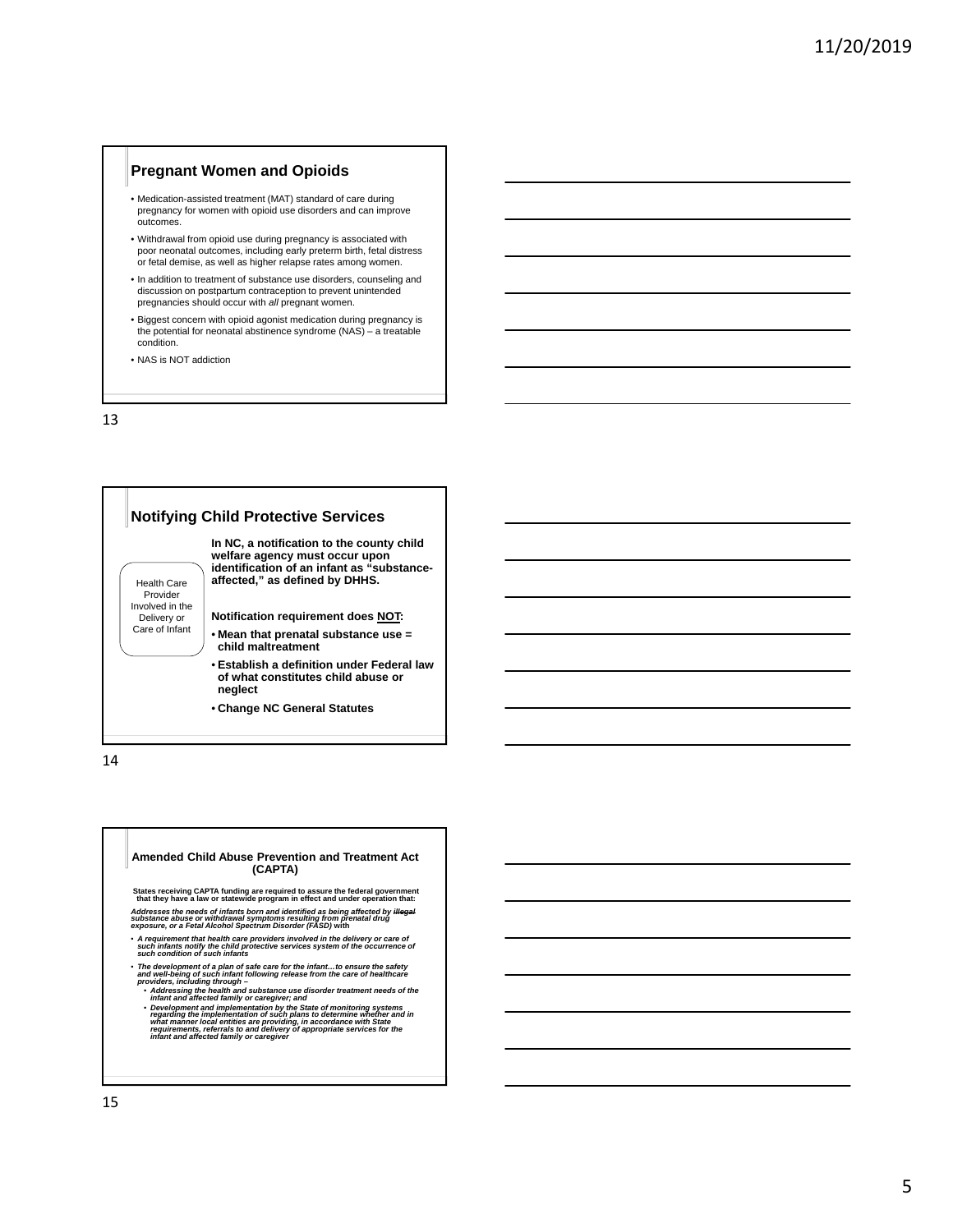#### **NC Plan of Safe Care Interagency Collaborative**

To create a state-specific policy agenda and action plan to address and implement the provisions of CAPTA amended by CARA and to strengthen the collaboration across systems to address the complex needs of infants affected by substance use and their families.

- Division of Mental Health, Developmental Disabilities and Substance Abuse Services
- Division of Public Health
- Division of Social Services Division of Medical Assistance
- 
- North Carolina Association of County Directors of Social Services • Community Care of North Carolina
- 
- North Carolina Hospital Association North Carolina Obstetrics and Gynecological Society
- North Carolina Commission on Indian Affairs
- Additional ongoing input from other organizations/stakeholders

16



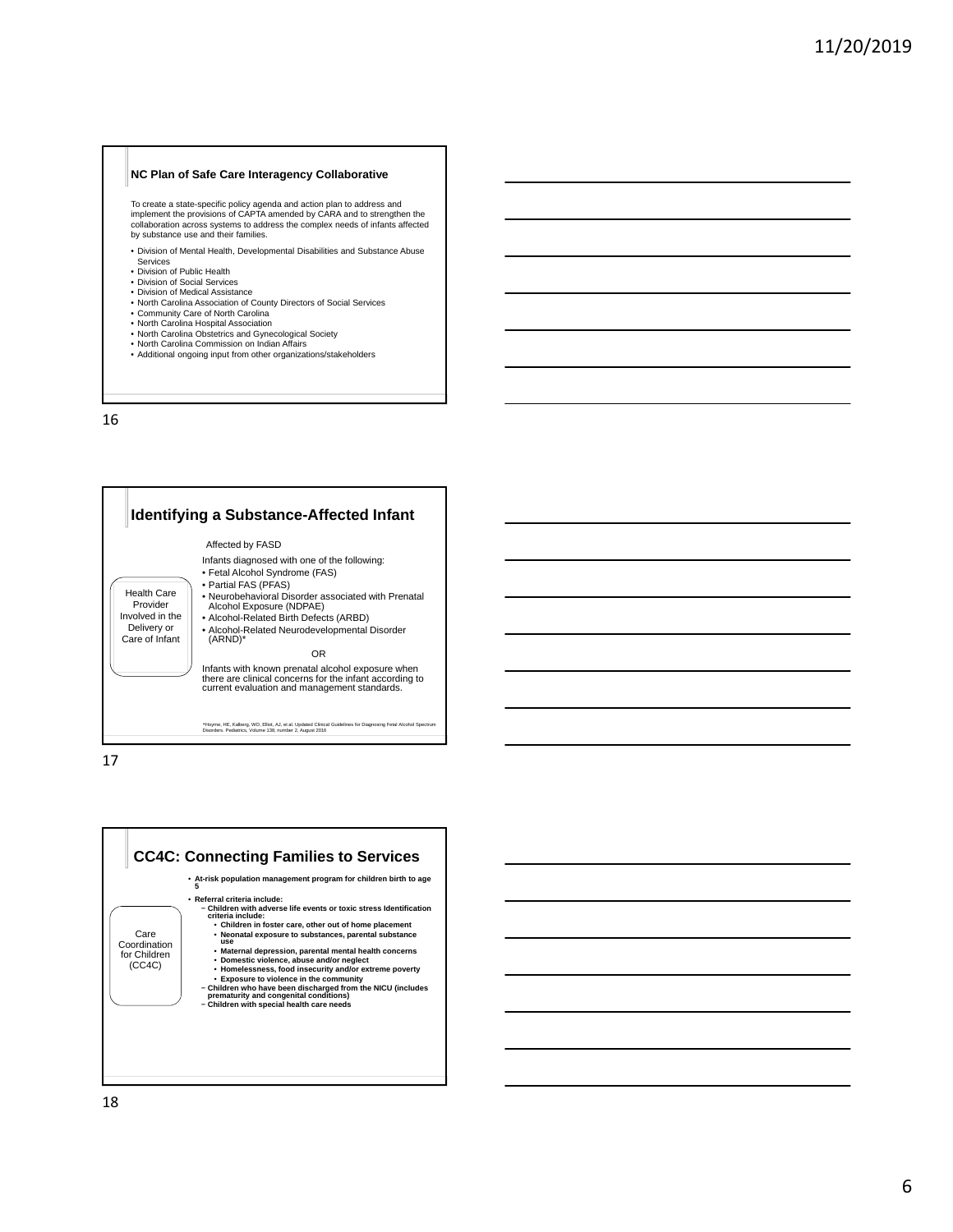# Care of Infants Exposed to Substances

- **Protocols for identifying, assessing, monitoring and intervening, using non-pharmacological and pharmacological methods, for neonates prenatally exposed to opioids**
- **AAP recommends observing all infants exposed to opioids for minimum of 72 hours OR a minimum of 96 hours total if methadone or buprenorphine exposure**
- **For infants at risk of or demonstrating withdrawal symptoms, non-pharmacological measures (swaddling, dim lights, quiet room, skin-to-skin, etc.) should be initiated**
- **Neonatal Abstinence Scores or Finnegan scores provide objective data to monitor infants at risk for withdrawal and assess severity**
- **For women in well-supervised maintenance treatment programs, breastfeeding is encouraged. Breastfeeding is not contraindicated for women without HIV who are not using additional substances**

19



20

# **Opportunities**

- •Educate and promote best practices around substances during pregnancy and the care of infants affected by substances
- •Strengthen local partnerships and improve communication with hospitals, health care providers and child welfare agencies
- •Care Coordination for Children (CC4C) program continues to offer support to families affected by substance use and work with health care providers, addressing toxic stress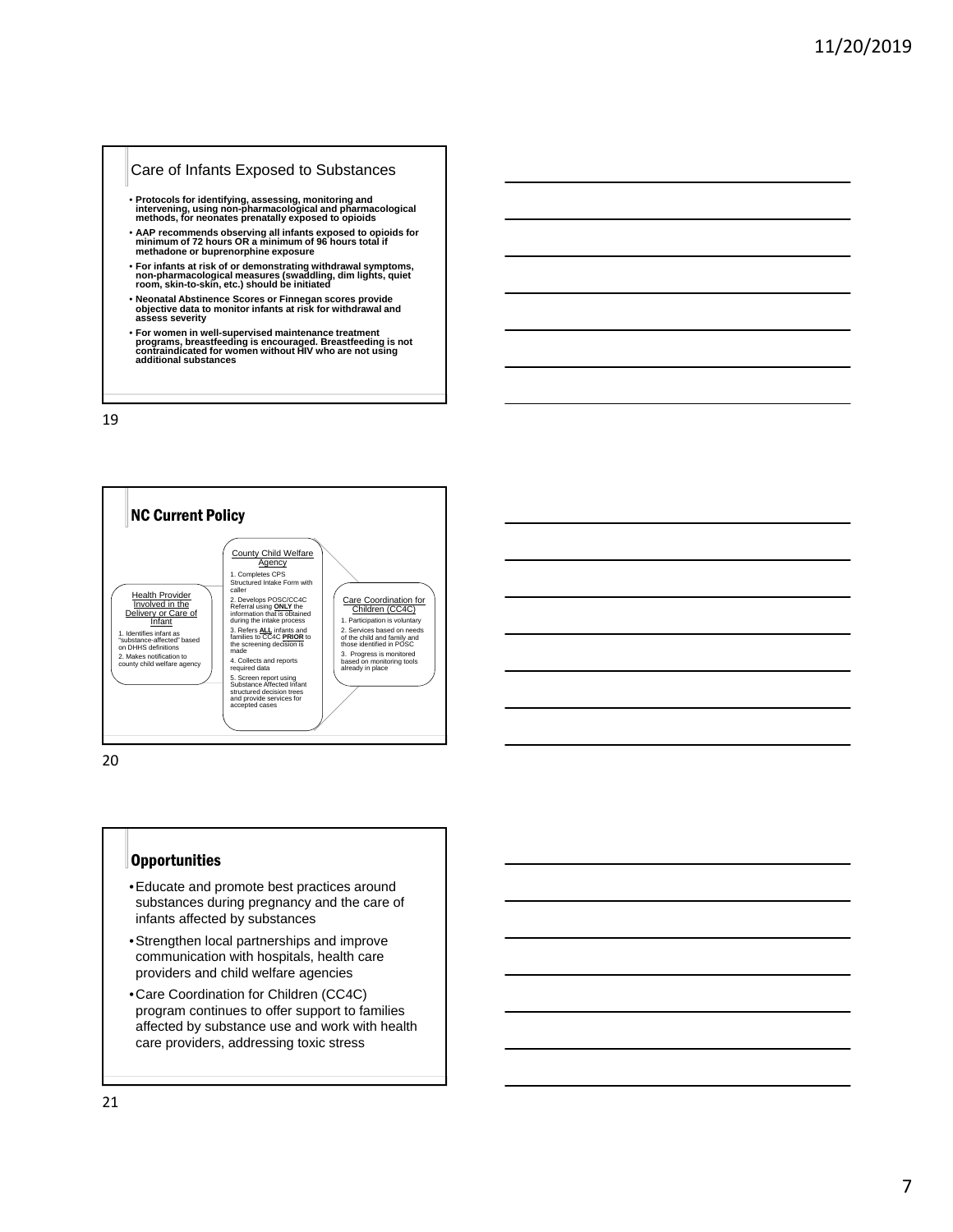# Summary

- Federal legislation requires notification to child welfare for substance-affected infants
- −Distinct from report of child abuse and neglect • For infants affected by substances, NC has definitions of substance abuse, withdrawal and FASD for
- notifications • Focused around hospitals and providers involved in the care after birth, although may affect community providers who work in birthing hospital/ newborn
- nursery or if infant identified with NAS/ withdrawal after discharge or FASD in first year of life

22

# **ADCNC SERVICES**

- **Information & Referral call center with specialized team of call responders**
- **Robust database of treatment providers and recovery support services all over the state**
- **Services can also be accessed through text-messaging, as well as the chat feature on our website**
- **Perinatal support resources provided through our Perinatal Substance Use Project**
- **NC National Guard Screening, Assessment, and Brief Intervention services project**

**NCDHHS, Division | NC Treatment Resourses for Pregnant or Parenting Women | November 14, 2019 23**